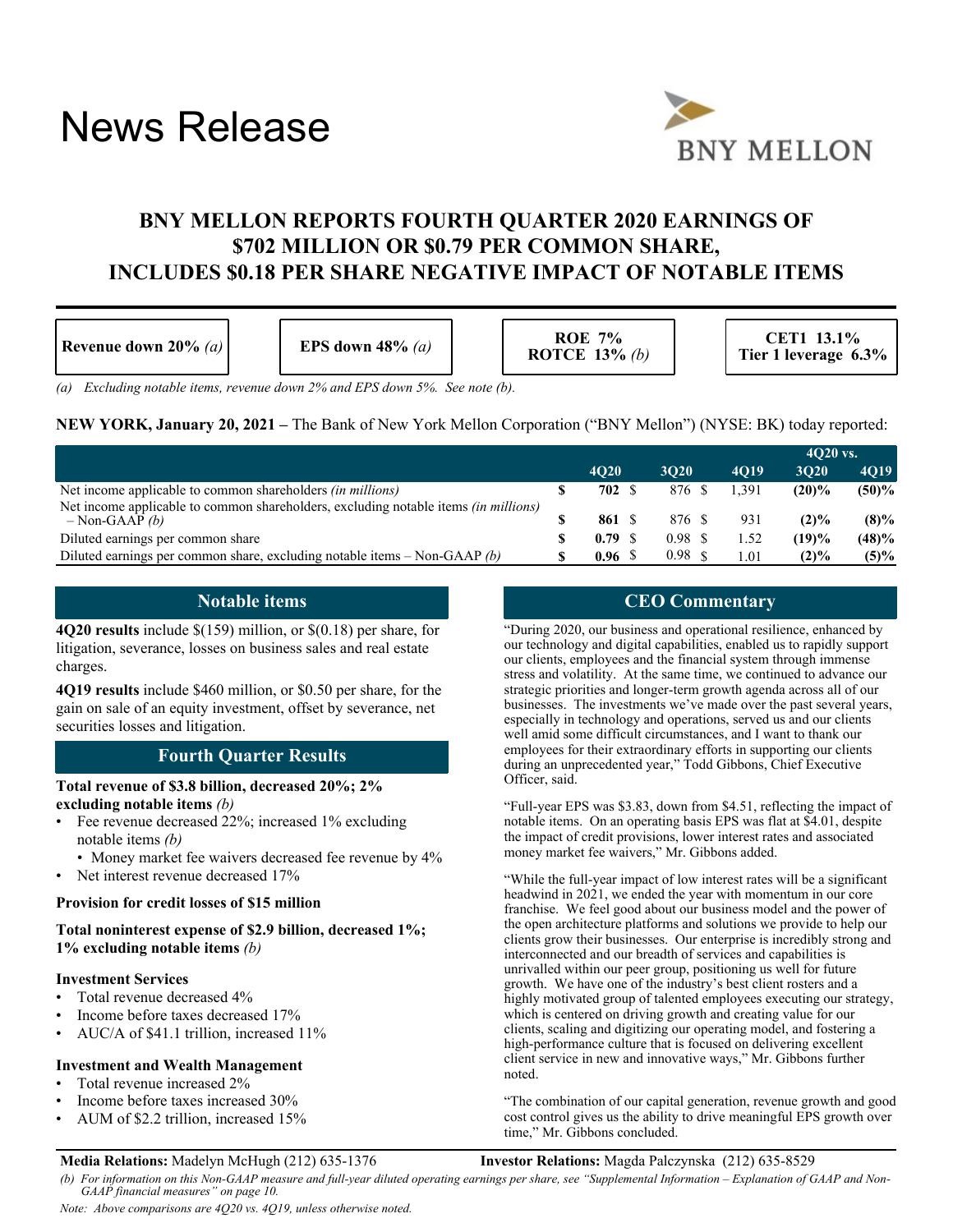# **CONSOLIDATED FINANCIAL HIGHLIGHTS**

| (in millions, except per share amounts and unless otherwise noted; not                                |              |            |    |            |    |         | 4Q20 vs.    |                           |
|-------------------------------------------------------------------------------------------------------|--------------|------------|----|------------|----|---------|-------------|---------------------------|
| $meaningful - N/M)$                                                                                   |              | 4Q20       |    | 3Q20       |    | 4Q19    | 3Q20        | $\overline{4Q19}$         |
| Fee revenue                                                                                           | \$           | $3,116$ \$ |    | $3,108$ \$ |    | 3,971   | $-$ %       | $(22)\%$                  |
| Net securities gains (losses)                                                                         |              | 6          |    | 9          |    | (25)    | N/M         | N/M                       |
| Total fee and other revenue                                                                           |              | 3,122      |    | 3,117      |    | 3,946   |             | $\overline{(21)}$         |
| Income from consolidated investment management funds                                                  |              | 41         |    | 27         |    | 17      | N/M         | N/M                       |
| Net interest revenue                                                                                  |              | 680        |    | 703        |    | 815     | (3)         | (17)                      |
| Total revenue                                                                                         |              | 3,843      |    | 3,847      |    | 4,778   |             | (20)                      |
| Provision for credit losses                                                                           |              | 15         |    | 9          |    | (8)     | N/M         | N/M                       |
| Noninterest expense                                                                                   |              | 2,925      |    | 2,681      |    | 2,964   | 9           | (1)                       |
| Income before income taxes                                                                            |              | 903        |    | 1,157      |    | 1,822   | (22)        | (50)                      |
| Provision for income taxes                                                                            |              | 148        |    | 213        |    | 373     | (31)        | (60)                      |
| Net income                                                                                            | $\mathbf{s}$ | 755 \$     |    | 944 \$     |    | 1,449   | $(20)\%$    | $\sqrt{(48)\%}$           |
| Net income applicable to common shareholders of The Bank of New York<br>Mellon Corporation            | S            | 702 \$     |    | 876        | -S | 1,391   | $(20)\%$    | (50)%                     |
| Operating leverage $(a)$                                                                              |              |            |    |            |    |         |             | $(921)$ bps $(1,825)$ bps |
| Diluted earnings per common share                                                                     | S            | 0.79       | \$ | 0.98       | \$ | 1.52    | (19)%       | (48)%                     |
| Average common shares and equivalents outstanding - diluted (in thousands)                            |              | 891,846    |    | 891,069    |    | 914,739 |             |                           |
| Pre-tax operating margin                                                                              |              | 24 %       |    | 30%        |    | 38%     |             |                           |
| Non-GAAP measures, excluding notable items $(b)$ :                                                    |              |            |    |            |    |         |             |                           |
| Fee revenue – Non-GAAP                                                                                | S            | 3.177 \$   |    | $3,108$ \$ |    | 3,156   | 2%          | $1\%$                     |
| Net securities gains (losses) – Non-GAAP                                                              |              | 6          |    | 9          |    |         | N/M         | N/M                       |
| Total revenue – Non-GAAP                                                                              |              | 3,904      |    | 3,847      |    | 3,988   | 1           | (2)                       |
| Noninterest expense – Non-GAAP                                                                        |              | 2,760      |    | 2,681      |    | 2,778   | 3           | (1)                       |
| Income before income taxes - Non-GAAP                                                                 |              | 1,129      |    | 1,157      |    | 1,218   | (2)         | (7)                       |
| Provision for income taxes - Non-GAAP                                                                 |              | 215        |    | 213        |    | 229     | 1           | (6)                       |
| Net income $-$ Non-GAAP                                                                               |              | 914        |    | 944        |    | 989     | (3)         | (8)                       |
| Net income applicable to common shareholders of The Bank of New York Mellon<br>Corporation - Non-GAAP |              | 861        |    | 876        |    | 931     | (2)         | (8)                       |
| Operating leverage – Non-GAAP $(a)$                                                                   |              |            |    |            |    |         | $(146)$ bps | $(146)$ bps               |
| Diluted earnings per common share – Non-GAAP                                                          | S            | 0.96       | S  | 0.98       | \$ | 1.01    | $(2)\%$     | $(5)\%$                   |
| Pre-tax operating margin - Non-GAAP                                                                   |              | 29%        |    | 30%        |    | 31%     |             |                           |

*(a) Operating leverage is the rate of increase (decrease) in total revenue less the rate of increase (decrease) in total noninterest expense.*

*(b) Notable items in 4Q20 include litigation expense, severance, losses on business sales and real estate charges. Notable items in 4Q19 include a gain on sale of an equity investment, severance, net securities losses and litigation expense. There were no notable items in 3Q20. See "Supplemental information – Explanation of GAAP and Non-GAAP financial measures" on page 10 for additional information.*

*bps – basis points.*

# **KEY DRIVERS** *(comparisons are 4Q20 vs. 4Q19, unless otherwise stated)*

• Total revenue decreased 20%, or 2% excluding the notable items *(a)* primarily reflecting:

- Fee revenue decreased 22% primarily reflecting the gain on sale of an equity investment recorded in 4Q19. Excluding the notable items, fee revenue increased 1% *(a)* primarily reflecting higher market values, foreign exchange revenue, other client volumes and balances and the favorable impact of a weaker U.S. dollar, partially offset by higher money market fee waivers.
- Net interest revenue decreased 17% primarily reflecting lower interest rates on interest-earning assets and the impact of hedging activities (primarily offset in foreign exchange and other trading revenue). This was partially offset by the benefit of lower deposit and funding rates, a larger securities portfolio and higher deposit balances.
- Provision for credit losses of \$15 million reflects additional reserves in the commercial real estate portfolio.
- Noninterest expense decreased 1% primarily reflecting lower severance expense, partially offset by higher litigation expense and real estate charges. Excluding the notable items, noninterest expense decreased 1% *(a)* primarily reflecting lower business development (travel and marketing) and distribution and servicing expenses, partially offset by continued investments in technology and the unfavorable impact of a weaker U.S. dollar.
- Effective tax rate of 16.4%. The notable items decreased the effective tax rate by approximately 2.5% in 4Q20.

*(a) See "Supplemental information – Explanation of GAAP and Non-GAAP financial measures" on page 10 for additional information. Note: Throughout this document, sequential growth rates are unannualized.*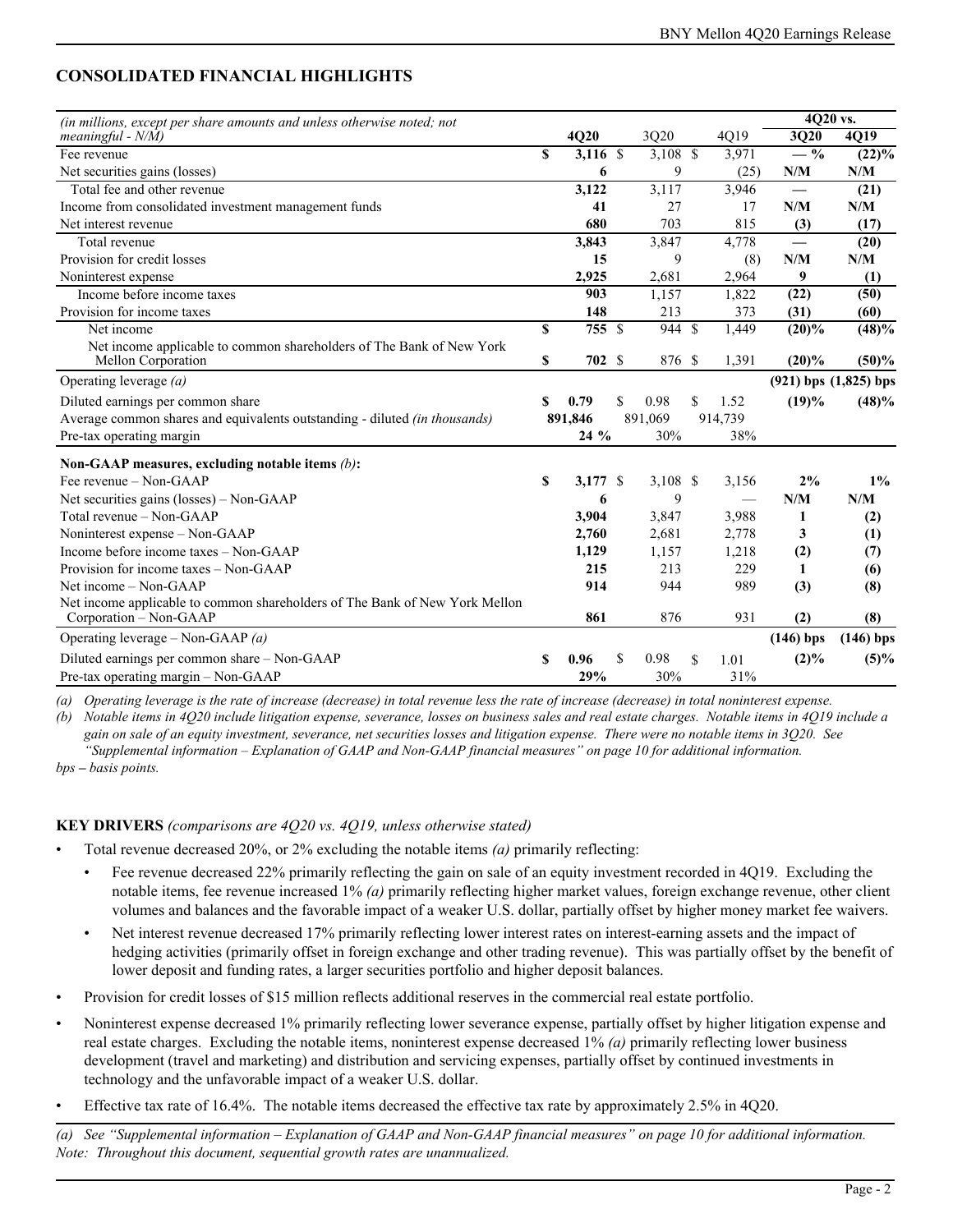#### **Assets under custody and/or administration ("AUC/A") and Assets under management ("AUM")**

- AUC/A of \$41.1 trillion, increased 11%, primarily reflecting higher market values and client inflows, the favorable impact of a weaker U.S. dollar and net new business.
- AUM of \$2.2 trillion, increased 15%, primarily reflecting higher market values, net inflows and the favorable impact of a weaker U.S. dollar (principally versus the British pound).

#### **Capital and liquidity**

- Open market share repurchases temporarily suspended for 4Q20 for CCAR banks. Expect to resume open market share repurchases in 1Q21.
- Paid \$278 million in dividends to common shareholders.
- Return on common equity ("ROE") of 7%; Return on tangible common equity ("ROTCE") of 13% *(a)*.
- Common Equity Tier 1 ("CET1") ratio 13.1%.
- Tier 1 leverage ratio  $-6.3\%$ .
- Supplementary leverage ratio ("SLR") 8.6% *(b).*
- Average liquidity coverage ratio ("LCR")  $110\%$ .
- Total Loss Absorbing Capacity ("TLAC") ratios exceed minimum requirements.
- *(a) See "Supplemental information Explanation of GAAP and Non-GAAP financial measures" on page 10 for additional information.*

*(b) See "Capital and Liquidity" on page 8 for additional information.*

# **FULL-YEAR CONSOLIDATED FINANCIAL HIGHLIGHTS**

| (in millions, except per share amounts and unless otherwise noted; not                             |    |             |            | $2020$ vs.     |
|----------------------------------------------------------------------------------------------------|----|-------------|------------|----------------|
| meaningful - $N/M$ )                                                                               |    | 2020        | 2019       | 2019           |
| Fee revenue                                                                                        | \$ | $12,714$ \$ | 13,236     | $\sqrt{(4)\%}$ |
| Net securities gains (losses)                                                                      |    | 33          | (18)       | N/M            |
| Total fee and other revenue                                                                        |    | 12,747      | 13,218     | (4)            |
| Income from consolidated investment management funds                                               |    | 84          | 56         | N/M            |
| Net interest revenue                                                                               |    | 2,977       | 3,188      | (7)            |
| Total revenue                                                                                      |    | 15,808      | 16,462     | (4)            |
| Provision for credit losses                                                                        |    | 336         | (25)       | N/M            |
| Noninterest expense                                                                                |    | 11,004      | 10,900     | 1              |
| Income before income taxes                                                                         |    | 4,468       | 5,587      | (20)           |
| Provision for income taxes                                                                         |    | 842         | 1,120      | (25)           |
| Net income                                                                                         | \$ | $3,626$ \$  | 4,467      | (19)%          |
| Net income applicable to common shareholders of The Bank of New York Mellon Corporation            | \$ | $3,423$ \$  | 4,272      | $(20)\%$       |
| Operating leverage $(a)$                                                                           |    |             |            | $(493)$ bps    |
| Diluted earnings per common share                                                                  | \$ | 3.83        | \$<br>4.51 | $(15)\%$       |
| Average common shares and equivalents outstanding - diluted (in thousands)                         |    | 892,514     | 943,109    |                |
| Pre-tax operating margin                                                                           |    | 28%         | 34%        |                |
| Non-GAAP measures, excluding notable items (b):                                                    |    |             |            |                |
| Fee revenue – Non-GAAP                                                                             | S  | 12,775 \$   | 12,421     | 3%             |
| Net securities gains – Non-GAAP                                                                    |    | 33          |            | N/M            |
| Net interest revenue – Non-GAAP                                                                    |    | 2,977       | 3,258      | (9)            |
| Total revenue – Non-GAAP                                                                           |    | 15,869      | 15,742     | 1              |
| Noninterest expense – Non-GAAP                                                                     |    | 10,839      | 10,787     |                |
| Income before income taxes - Non-GAAP                                                              |    | 4,694       | 4,980      | (6)            |
| Provision for income taxes - Non-GAAP                                                              |    | 909         | 980        | (7)            |
| Net income $-$ Non-GAAP                                                                            |    | 3,785       | 4,000      | (5)            |
| Net income applicable to common shareholders of The Bank of New York Mellon Corporation - Non-GAAP |    | 3,582       | 3,805      | (6)            |
| Operating leverage – Non-GAAP $(a)$                                                                |    |             |            | 32 bps         |
| Diluted earnings per common share - Non-GAAP                                                       | \$ | 4.01        | 4.02       | $-$ %          |
| Pre-tax operating margin - Non-GAAP                                                                |    | 30%         | 32%        |                |

*(a) Operating leverage is the rate of increase (decrease) in total revenue less the rate of increase (decrease) in total noninterest expense.*

*(b) Notable items in 2020 include litigation expense, severance, losses on business sales and real estate charges recorded in 4Q20. Notable items in 2019 include a gain on sale of an equity investment, severance, net securities losses, litigation expense recorded in 4Q19 and a lease-related impairment and a net reduction of reserves for tax-related exposure of certain investment management funds both recorded in 3Q19. See "Supplemental information – Explanation of GAAP and Non-GAAP financial measures" on page 10 for additional information.*

*bps – basis points.*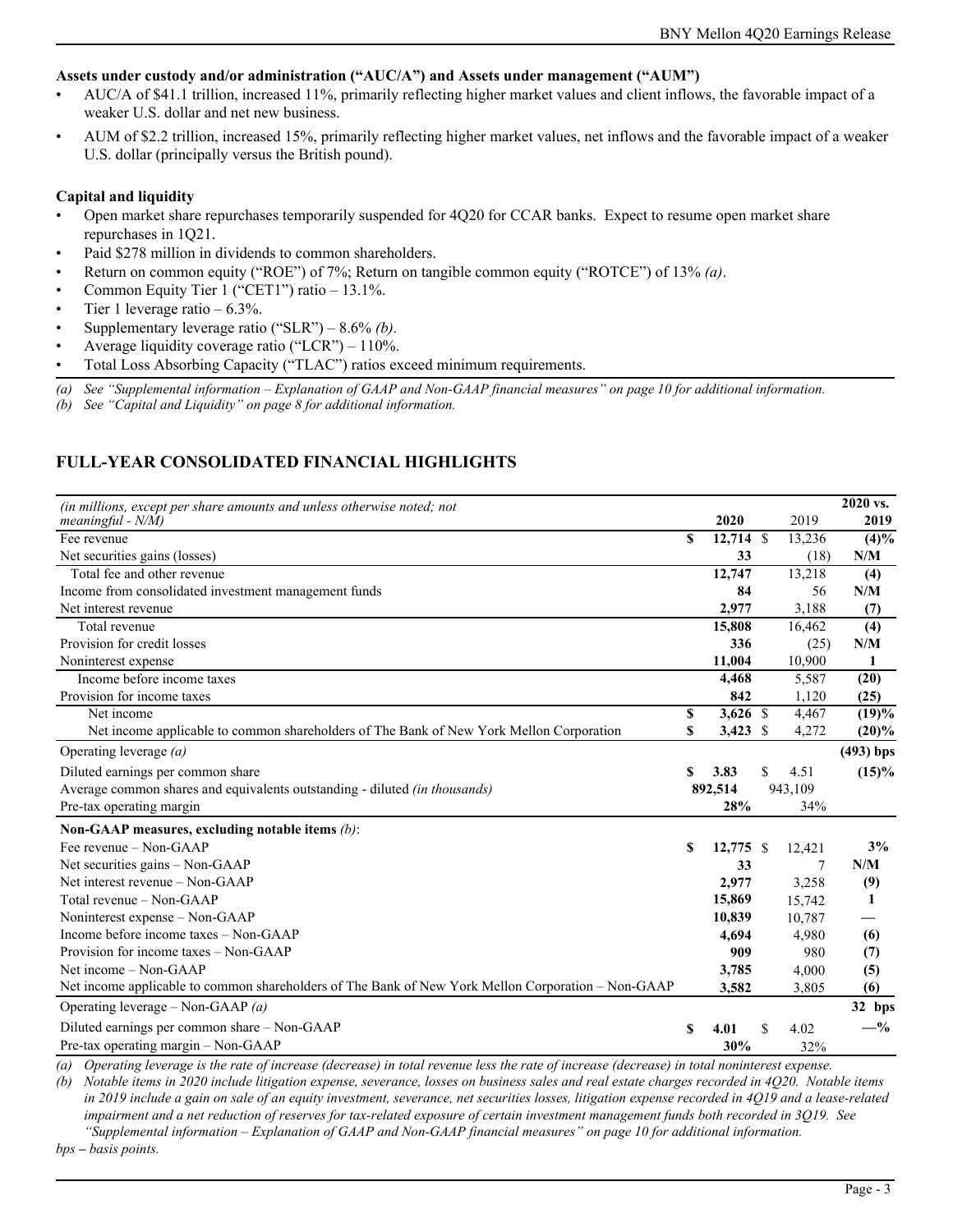# **INVESTMENT SERVICES BUSINESS HIGHLIGHTS**

|                                                                           |    |           |     |           |     |           | 4Q20 vs.         |          |
|---------------------------------------------------------------------------|----|-----------|-----|-----------|-----|-----------|------------------|----------|
| (dollars in millions, unless otherwise noted; not meaningful $- N/M$ )    |    | 4Q20      |     | 3Q20      |     | 4Q19      | 3Q20             | 4Q19     |
| Total revenue by line of business:                                        |    |           |     |           |     |           |                  |          |
| <b>Asset Servicing</b>                                                    | S  | 1,357     | \$. | 1,354     | \$. | 1,411     | $-$ %            | (4)%     |
| Pershing                                                                  |    | 563       |     | 538       |     | 579       | 5                | (3)      |
| <b>Issuer Services</b>                                                    |    | 385       |     | 435       |     | 415       | (11)             | (7)      |
| <b>Treasury Services</b>                                                  |    | 325       |     | 323       |     | 329       |                  | (1)      |
| Clearance and Collateral Management                                       |    | 275       |     | 277       |     | 280       | $\left(1\right)$ | (2)      |
| Total revenue by line of business                                         |    | 2,905     |     | 2,927     |     | 3,014     | (1)              | (4)      |
| Provision for credit losses                                               |    | 31        |     | (10)      |     | (5)       | N/M              | N/M      |
| Noninterest expense                                                       |    | 2,174     |     | 2,020     |     | 2,179     | 8                |          |
| Income before taxes                                                       | \$ | 700       | \$  | 917       | \$  | 840       | $(24)\%$         | (17)%    |
| Pre-tax operating margin                                                  |    | $24\%$    |     | $31 \%$   |     | 28 %      |                  |          |
| Foreign exchange and other trading revenue                                | \$ | 180       | \$  | 146       | \$  | 151       | 23%              | 19%      |
| Securities lending revenue                                                | \$ | 36        | \$  | 37        | \$  | 40        | $(3)\%$          | $(10)\%$ |
| <b>Metrics:</b>                                                           |    |           |     |           |     |           |                  |          |
| Average loans                                                             |    | \$41,437  |     | \$40,308  | \$  | 38,721    | 3%               | 7%       |
| Average deposits                                                          |    | \$292,631 |     | \$263,621 |     | \$215,388 | 11%              | 36%      |
| AUC/A at period end (in trillions) (current period is preliminary) (a)    | S  | 41.1      | \$. | 38.6      | \$. | 37.1      | 6%               | 11%      |
| Market value of securities on loan at period end <i>(in billions) (b)</i> | \$ | 435       | \$  | 378       | S   | 378       | 15%              | 15%      |

*(a) Consists of AUC/A primarily from the Asset Servicing business and, to a lesser extent, the Clearance and Collateral Management, Issuer Services, Pershing and Wealth Management businesses. Includes the AUC/A of CIBC Mellon Global Securities Services Company ("CIBC Mellon"), a joint venture with the Canadian Imperial Bank of Commerce, of \$1.5 trillion at Dec. 31, 2020, \$1.4 trillion at Sept. 30, 2020 and \$1.5 trillion at Dec. 31, 2019.*

*(b) Represents the total amount of securities on loan in our agency securities lending program managed by the Investment Services business. Excludes securities for which BNY Mellon acts as agent on behalf of CIBC Mellon clients, which totaled \$68 billion at Dec. 31, 2020, \$62 billion at Sept. 30, 2020 and \$60 billion at Dec. 31, 2019.*

# **KEY DRIVERS**

- The drivers of the total revenue variances by line of business are indicated below.
	- Asset Servicing The year-over-year decrease includes lower interest rates and higher money market fee waivers, partially offset by higher market values and foreign exchange volumes and volatility. Sequentially, higher foreign exchange volumes and market values were offset by the impact of some repricing on client renewals, lower interest rates and higher money market fee waivers.
	- Pershing The year-over-year decrease primarily reflects the impact of money market fee waivers, partially offset by higher clearing revenue, higher balances and the positive impact of equity markets. The sequential increase primarily reflects higher clearing revenue and market values, partially offset by higher money market fee waivers.
	- Issuer Services The year-over-year decrease primarily reflects lower interest rates and higher money market fee waivers in Corporate Trust. The sequential decrease primarily reflects the timing of Depositary Receipts revenue, higher money market fee waivers and lower interest rates in Corporate Trust.
	- Treasury Services The year-over-year decrease primarily reflects lower interest rates, including higher money market fee waivers, partially offset by higher client deposits, payment fees and money market balances. The sequential increase reflects higher foreign exchange revenue and payment volumes, partially offset by higher money market fee waivers.
	- Clearance and Collateral Management The year-over-year decrease primarily reflects lower investment income due to the 4Q19 sale of an equity investment and lower intraday credit fees, partially offset by growth in non-U.S. collateral management.
- Noninterest expense decreased slightly year-over-year primarily reflecting lower severance offset by higher litigation expense. Excluding the notable items, noninterest expense increased slightly (*a)*, primarily reflecting the unfavorable impact of a weaker U.S. dollar, partially offset by lower business development (travel and marketing) expense. Sequentially, noninterest expense increased 8%, primarily reflecting higher litigation and severance expenses. Excluding the notable items, noninterest expense increased 2% *(a)*, primarily reflecting higher professional, legal and other purchased services and the unfavorable impact of a weaker U.S. dollar. Both comparisons also reflect continued investments in technology.
- *(a) Notable items in 4Q20 and 4Q19 include severance and litigation expense. There were no notable items in 3Q20. See "Supplemental information – Explanation of GAAP and Non-GAAP financial measures" on page 10 for additional information.*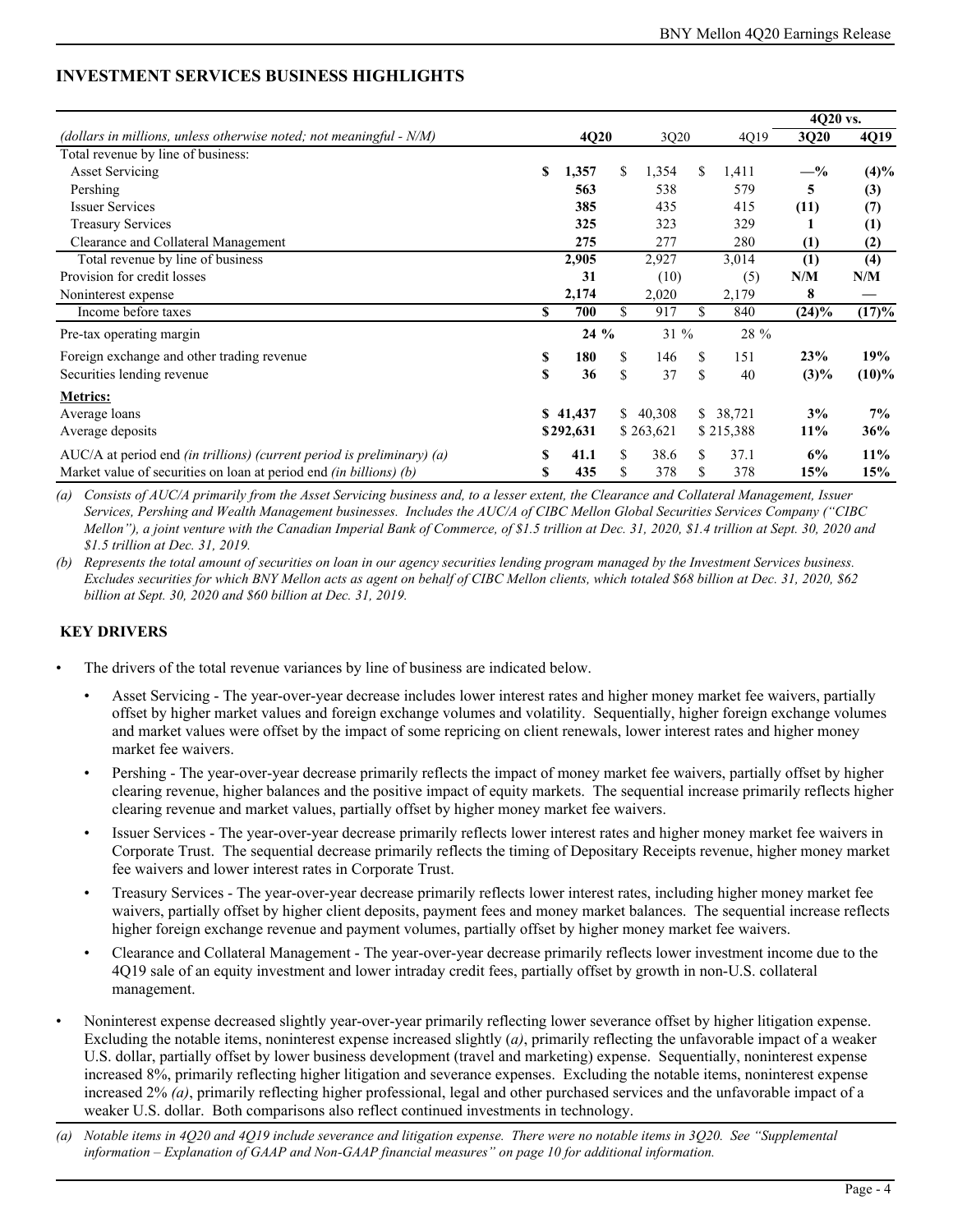|                                                                                          |    |          |             |    |        | 4020 vs. |         |
|------------------------------------------------------------------------------------------|----|----------|-------------|----|--------|----------|---------|
| (dollars in millions, unless otherwise noted; not meaningful $- N/M$ )                   |    | 4Q20     | 3Q20        |    | 4Q19   | 3Q20     | 4Q19    |
| Total revenue by line of business:                                                       |    |          |             |    |        |          |         |
| <b>Investment Management</b>                                                             | S  | 714      | \$<br>641   | S  | 692    | 11%      | 3%      |
| Wealth Management                                                                        |    | 276      | 277         |    | 279    |          | (1)     |
| Total revenue by line of business                                                        |    | 990      | 918         |    | 971    | 8        | 2       |
| Provision for credit losses                                                              |    | (8)      | 12          |    |        | N/M      | N/M     |
| Noninterest expense                                                                      |    | 687      | 661         |    | 731    | 4        | (6)     |
| Income before taxes                                                                      | S  | 311      | \$<br>245   | S  | 240    | 27%      | 30%     |
| Pre-tax operating margin                                                                 |    | 32%      | 27%         |    | 25%    |          |         |
| Adjusted pre-tax operating margin – Non-GAAP $(a)$                                       |    | 34%      | 29%         |    | 27%    |          |         |
| <b>Metrics:</b>                                                                          |    |          |             |    |        |          |         |
| Average loans                                                                            |    | \$11,497 | \$11,503    | S. | 12,022 | $-$ %    | $(4)\%$ |
| Average deposits                                                                         | S. | 18,144   | \$17,570    | S. | 15,195 | 3%       | 19%     |
| AUM (in billions) (current period is preliminary) $(b)$                                  | S  | 2,197    | \$<br>2,041 | S. | 1,910  | 8%       | 15%     |
| Wealth Management client assets <i>(in billions) (current period is preliminary) (c)</i> | S  | 286      | \$<br>265   |    | 266    | 8%       | 8%      |

# **INVESTMENT AND WEALTH MANAGEMENT BUSINESS HIGHLIGHTS**

*(a) Net of distribution and servicing expense. See "Supplemental information – Explanation of GAAP and Non-GAAP financial measures" on page 10 for information on this Non-GAAP measure.* 

*(b) Excludes securities lending cash management assets and assets managed in the Investment Services business.*

*(c) Includes AUM and AUC/A in the Wealth Management business.* 

# **KEY DRIVERS**

- The drivers of the total revenue variances by line of business are indicated below.
	- Investment Management The year-over-year increase primarily reflects higher market values and the favorable impact of a weaker U.S. dollar, partially offset by the impact of money market fee waivers. The sequential increase primarily reflects the timing of performance fees, higher market values and seed capital gains, net of hedges.
	- Wealth Management Total revenue decreased 1% year-over-year and decreased slightly sequentially primarily reflecting a loss on a business sale. Excluding the notable item, total revenue increased 1% *(a)* year-over-year and sequentially primarily reflecting higher market values, partially offset by a shift to lower fee investment products and the impact of net outflows.
- *•* Noninterest expense decreased 6% year-over-year primarily reflecting lower staff expense, including severance, and lower business development expense. Excluding the notable items, noninterest expense decreased 5% *(a)*, primarily reflecting lower incentives, business development and distribution and servicing expenses. Sequentially, noninterest expense increased 4% primarily reflecting higher severance expense. Excluding the notable items, noninterest expense increased 2% *(a)*, primarily reflecting higher incentive and technology-related expenses.

*<sup>(</sup>a) Notable items in 4Q20 include severance and a loss on a business sale. Notable items in 4Q19 include severance. There were no notable items in 3Q20. See "Supplemental information – Explanation of GAAP and Non-GAAP financial measures" on page 10 for additional information.*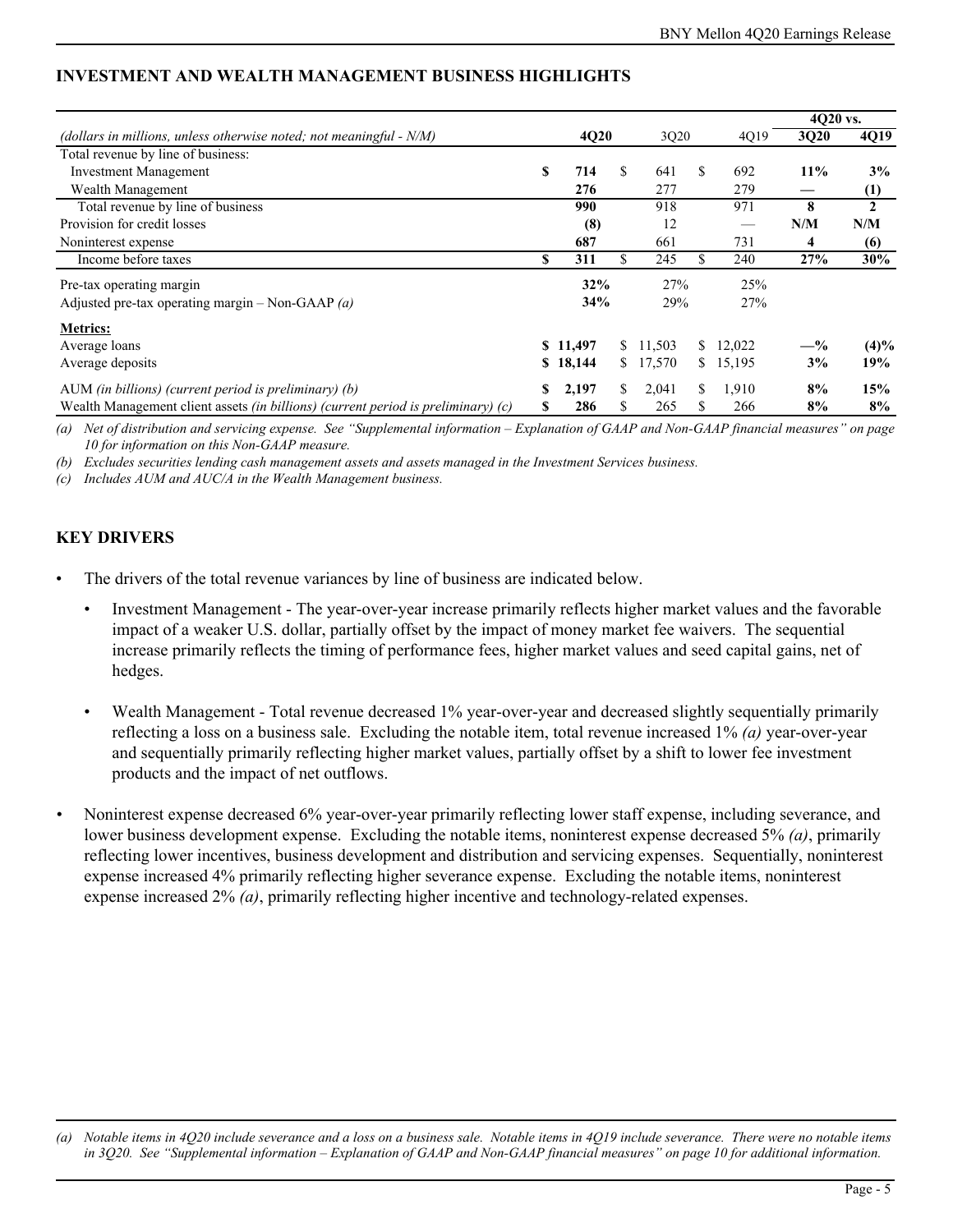**OTHER SEGMENT** primarily includes leasing operations, certain corporate treasury activities, derivatives, business exits and other corporate revenue and expense items.

| (in millions)                      |   | <b>4020</b> | 3020   | 4Q19 |
|------------------------------------|---|-------------|--------|------|
| Fee (loss) revenue                 | D | $(23)$ \$   | 11 S   | 817  |
| Net securities gains (losses)      |   | 6           |        | (23) |
| Total fee and other (loss) revenue |   | (17)        | 20     | 794  |
| Net interest (expense)             |   | (40)        | (25)   | (10) |
| Total (loss) revenue               |   | (57)        | (5)    | 784  |
| Provision for credit losses        |   | (8)         |        | (3)  |
| Noninterest expense                |   | 64          |        | 54   |
| (Loss) income before taxes         |   | $(113)$ \$  | (12) S | 733  |

# **KEY DRIVERS**

- *•* Fee revenue, net securities gains (losses) and net interest expense include corporate treasury and other investment activity, including hedging activity which offsets between fee revenue and net interest expense. Fee revenue decreased year-over-year primarily reflecting the gain on sale of an equity investment recorded in 4Q19. The sequential decrease in fee revenue primarily reflects a loss on a sale of a business, partially offset by higher corporate treasury activity. Net interest expense increased year-over-year and sequentially primarily reflecting corporate treasury activity.
- Noninterest expense for 4Q20 includes a notable item related to real estate. Both the 4Q20 and 4Q19 include severance expense.

# **NOTABLE ITEMS BY BUSINESS SEGMENT**

| Notable items by business segment $(a)$ | <b>4020</b> |            |            |                              |           |  | 4019       |            |                  |       |  |  |
|-----------------------------------------|-------------|------------|------------|------------------------------|-----------|--|------------|------------|------------------|-------|--|--|
| (in millions)                           |             | IS         | <b>IWM</b> | Other                        | Total     |  | IS         | <b>IWM</b> | Other            | Total |  |  |
| Fee and other revenue                   |             | - SS       | $(5)$ \$   | $(56)$ \$                    | $(61)$ \$ |  | $-$ \$     |            | $-$ \$ 790 \$    | 790   |  |  |
| Net interest revenue                    |             |            |            |                              |           |  |            |            |                  |       |  |  |
| Total revenue                           |             |            | (5)        | (56)                         | (61)      |  |            |            | 790              | 790   |  |  |
| Total noninterest expense               |             | 107        |            | 47                           | 165       |  | 119        | 16         |                  | 186   |  |  |
| (Loss) income before taxes              |             | $$(107)$ S |            | $(16)$ \$ $(103)$ \$ $(226)$ |           |  | $$(119)$ S |            | $(16)$ \$ 739 \$ | 604   |  |  |

*(a) Notable items in 4Q20 include litigation expense, severance, losses on business sales and real estate charges. Notable items in 4Q19 include a gain on sale of an equity investment, severance, net securities losses and litigation expense.*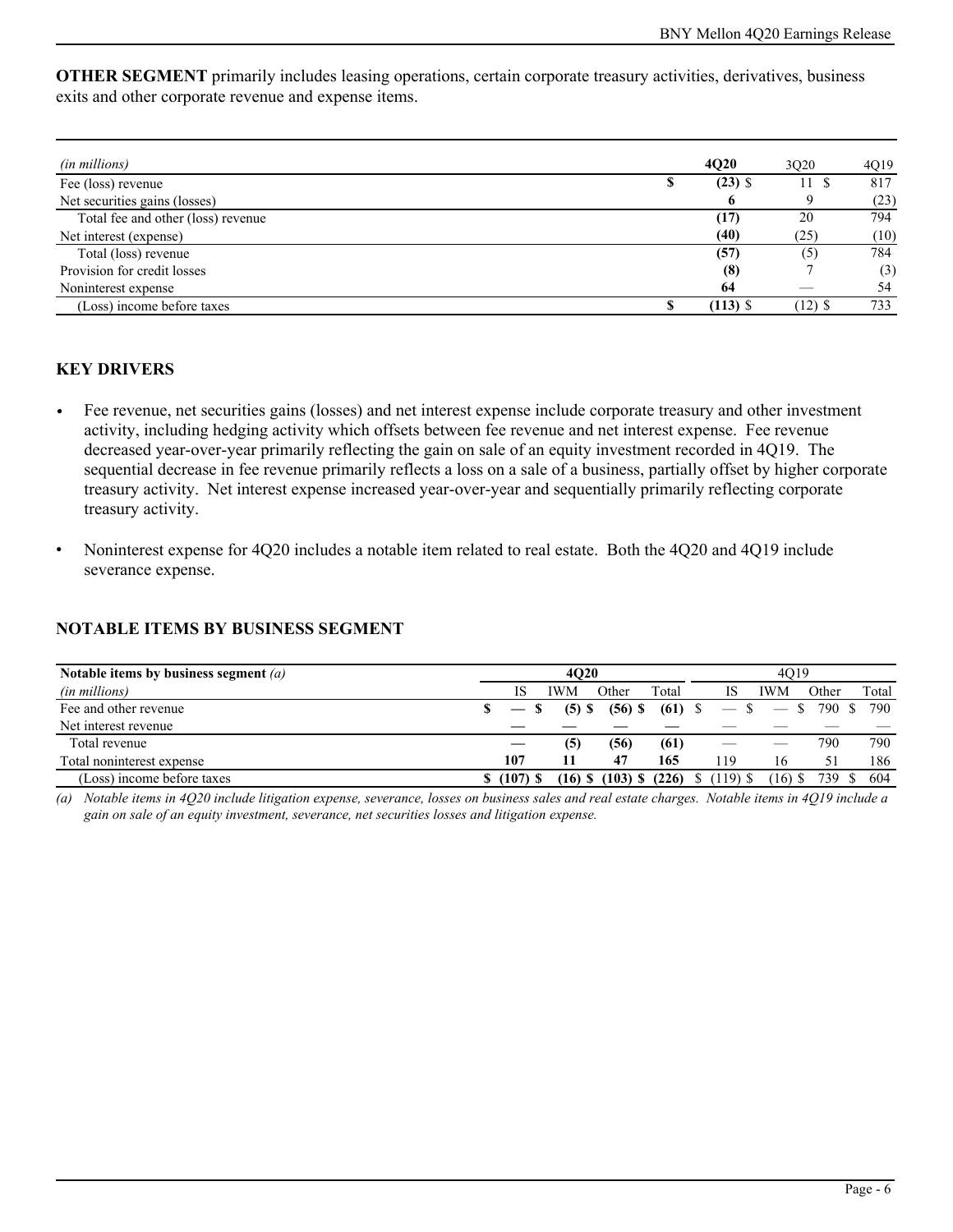# **MONEY MARKET FEE WAIVERS**

The following table presents the impact of money market fee waivers on our consolidated fee revenue, net of distribution and servicing expense. In 4Q20, the net impact of money market fee waivers was \$134 million, up from \$101 million in 3Q20, driven by low short-term interest rates.

| Money market fee waivers                      |    |            |            |           |           |                   |
|-----------------------------------------------|----|------------|------------|-----------|-----------|-------------------|
| (in millions)                                 |    | 4Q20       | 3Q20       | 2Q20      | 1Q20      | YTD <sub>20</sub> |
| Investment services fees:                     |    |            |            |           |           |                   |
| Asset servicing fees                          | \$ | $(13)$ \$  | $(1)$ \$   | \$        | S         | (14)              |
| Clearing services fees                        |    | (64)       | (57)       | (50)      | (9)       | (180)             |
| Issuer services fees                          |    | (6)        | (1)        | (1)       |           | (8)               |
| Treasury services fees                        |    | (2)        | (3)        | (2)       |           | (7)               |
| Total investment services fees                |    | (85)       | (62)       | (53)      | (9)       | (209)             |
| Investment management and performance fees    |    | (56)       | (42)       | (30)      | (14)      | (142)             |
| Distribution and servicing revenue            |    | (8)        | (6)        | (3)       |           | (17)              |
| Total fee and other revenue                   |    | (149)      | (110)      | (86)      | (23)      | (368)             |
| Less: Distribution and servicing expense      |    | 15         | 9          |           |           | 31                |
| Net impact of money market fee waivers        | \$ | $(134)$ \$ | $(101)$ \$ | $(79)$ \$ | $(23)$ \$ | (337)             |
| Impact to revenue by line of business $(a)$ : |    |            |            |           |           |                   |
| <b>Asset Servicing</b>                        | S  | $(13)$ \$  | $(4)$ \$   | $(1)$ \$  | S         | (18)              |
| Pershing                                      |    | (85)       | (73)       | (60)      | (9)       | (227)             |
| <b>Issuer Services</b>                        |    | (10)       | (2)        | (1)       |           | (13)              |
| <b>Treasury Services</b>                      |    | (5)        | (1)        |           |           | (6)               |
| <b>Investment Management</b>                  |    | (34)       | (28)       | (24)      | (14)      | (100)             |
| Wealth Management                             |    | (2)        | (2)        |           |           | (4)               |
| Total impact to revenue by line of business   | \$ | $(149)$ \$ | $(110)$ \$ | $(86)$ \$ | $(23)$ \$ | (368)             |

*(a) The line of business revenue for management reporting purposes reflects the impact of revenue transferred between the businesses.*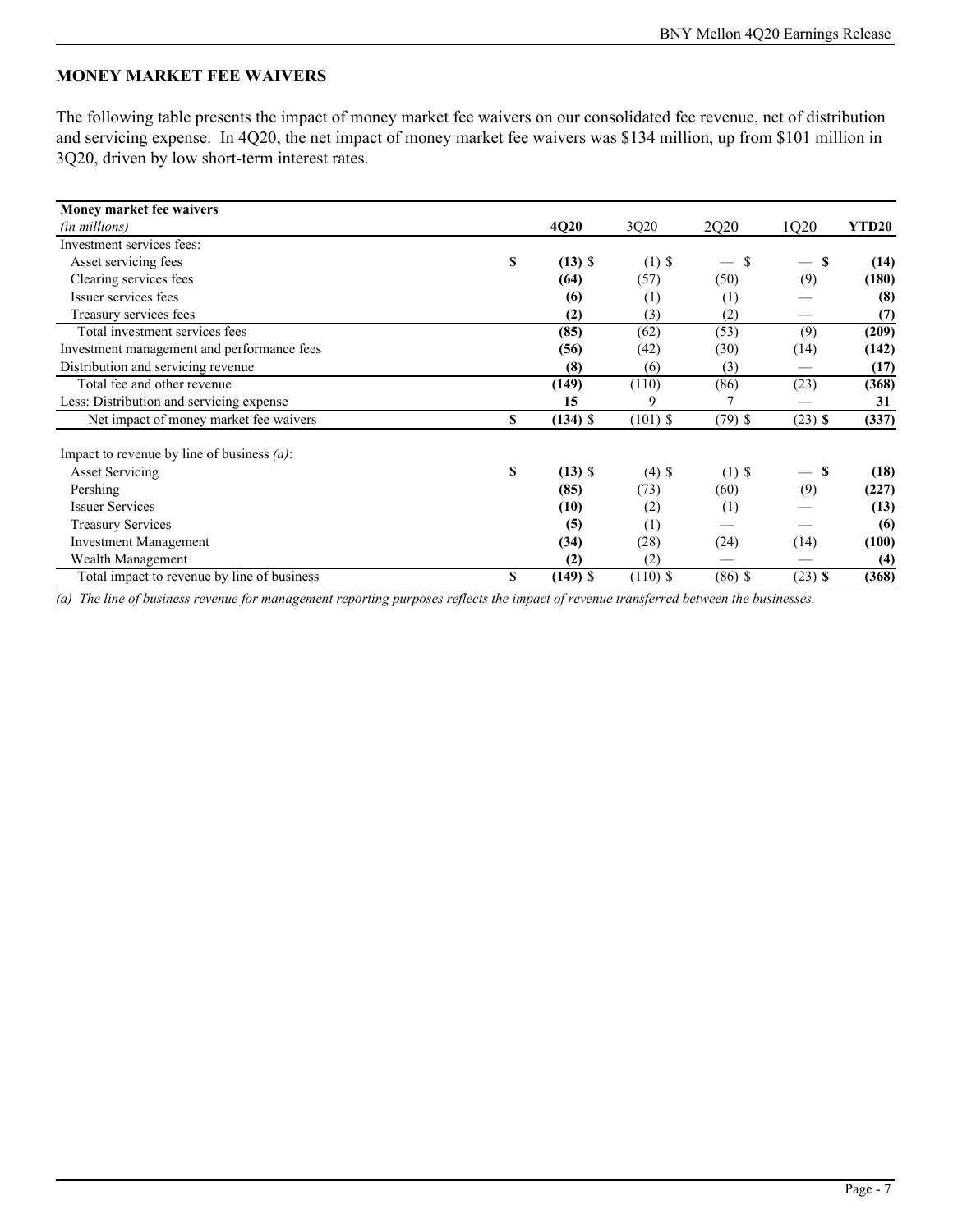# **CAPITAL AND LIQUIDITY**

| Capital and liquidity ratios                                 | Dec. 31,<br><b>2020</b> |     | Sept. 30.<br>2020 |     | Dec. 31.<br>2019 |
|--------------------------------------------------------------|-------------------------|-----|-------------------|-----|------------------|
| Consolidated regulatory capital ratios: $(a)$                |                         |     |                   |     |                  |
| CET1 ratio                                                   | 13.1%                   |     | 13.0%             |     | $11.5\%$         |
| Tier 1 capital ratio                                         | 15.8                    |     | 15.7              |     | 13.7             |
| Total capital ratio                                          | 16.7                    |     | 16.6              |     | 14.4             |
| Tier 1 leverage ratio                                        | 6.3                     |     | 6.5               |     | 6.6              |
| <b>SLR</b>                                                   | 8.6                     | (b) | 8.5               | (b) | 6.1              |
| BNY Mellon shareholders' equity to total assets ratio        | $9.8\%$                 |     | $10.5\%$          |     | 10.9%            |
| BNY Mellon common shareholders' equity to total assets ratio | 8.8%                    |     | $9.4\%$           |     | $9.9\%$          |
| Average LCR                                                  | 110%                    |     | 111%              |     | 120%             |
| Book value per common share                                  | 46.53                   |     | \$45.58           |     | 42.12            |
| Tangible book value per common share – Non-GAAP $(c)$        | 25.44                   |     | \$24.60           |     | 21.33            |
| Common shares outstanding <i>(in thousands)</i>              | 886,764                 |     | 886,136           |     | 900,683          |

*(a) Regulatory capital ratios for Dec. 31, 2020 are preliminary. For our CET1, Tier 1 capital and Total capital ratios, our effective capital ratios under the U.S. capital rules are the lower of the ratios as calculated under the Standardized and Advanced Approaches, which for the periods noted above was the Advanced Approaches.*

*(b) Reflects the application of a rule effective April 1, 2020 to exclude certain central bank placements. Also effective on April 1, 2020 was the temporary exclusion of U.S. Treasury securities from the leverage exposure used in the SLR calculation which increased our consolidated SLR by 72 basis points at Dec. 31, 2020 and 78 basis points at Sept. 30, 2020.* 

*(c) Tangible book value per common share – Non-GAAP excludes goodwill and intangible assets, net of deferred tax liabilities. See "Supplemental information – Explanation of GAAP and Non-GAAP financial measures" on page 10 for information on this Non-GAAP measure.*

• CET1 capital totaled \$21.9 billion at Dec. 31, 2020, an increase of \$704 million compared with Sept. 30, 2020. The increase primarily reflects capital generated through earnings and foreign currency translation, partially offset by capital deployed through dividend payments.

# **NET INTEREST REVENUE**

| Net interest revenue                                                             |   |          |          |   |          | $4020$ vs.            |            |
|----------------------------------------------------------------------------------|---|----------|----------|---|----------|-----------------------|------------|
| (dollars in millions; not meaningful $- N/M$ )                                   |   | 4020     | 3020     |   | 4019     | 3020                  | 4019       |
| Net interest revenue                                                             |   | 680      | 703      |   | 815      | $\frac{6}{10}$<br>(3) | $(17)$ %   |
| Add: Tax equivalent adjustment                                                   |   |          |          |   |          | N/M                   | N/M        |
| Net interest revenue, on a fully taxable equivalent ("FTE") basis – Non-GAAP (a) | S | 683      | 705      | S | 817      | $\frac{0}{0}$<br>(3)  | $(16)$ %   |
| Net interest margin                                                              |   | $0.72\%$ | $0.79\%$ |   | 1.09%    | $(7)$ bps             | $(37)$ bps |
| Net interest margin (FTE) – Non-GAAP (a)                                         |   | $0.72\%$ | $0.79\%$ |   | $0.09\%$ | $(7)$ bps             | $(37)$ bps |

*(a) Net interest revenue (FTE) – Non-GAAP and net interest margin (FTE) – Non-GAAP include the tax equivalent adjustments on tax-exempt income. See "Supplemental information – Explanation of GAAP and Non-GAAP financial measures" on page 10 for information on this Non-GAAP measure.* 

*bps – basis points.*

- Net interest revenue decreased 17% year-over-year. The decrease primarily reflects lower interest rates on interestearning assets and the impact of hedging activities (primarily offset in foreign exchange and other trading revenue). This was partially offset by the benefit of lower deposit and funding rates, a larger securities portfolio and higher deposit balances.
- Sequentially, the decrease was primarily driven by lower interest rates on interest-earning assets. This was partially offset by higher deposit balances and lower debt balances.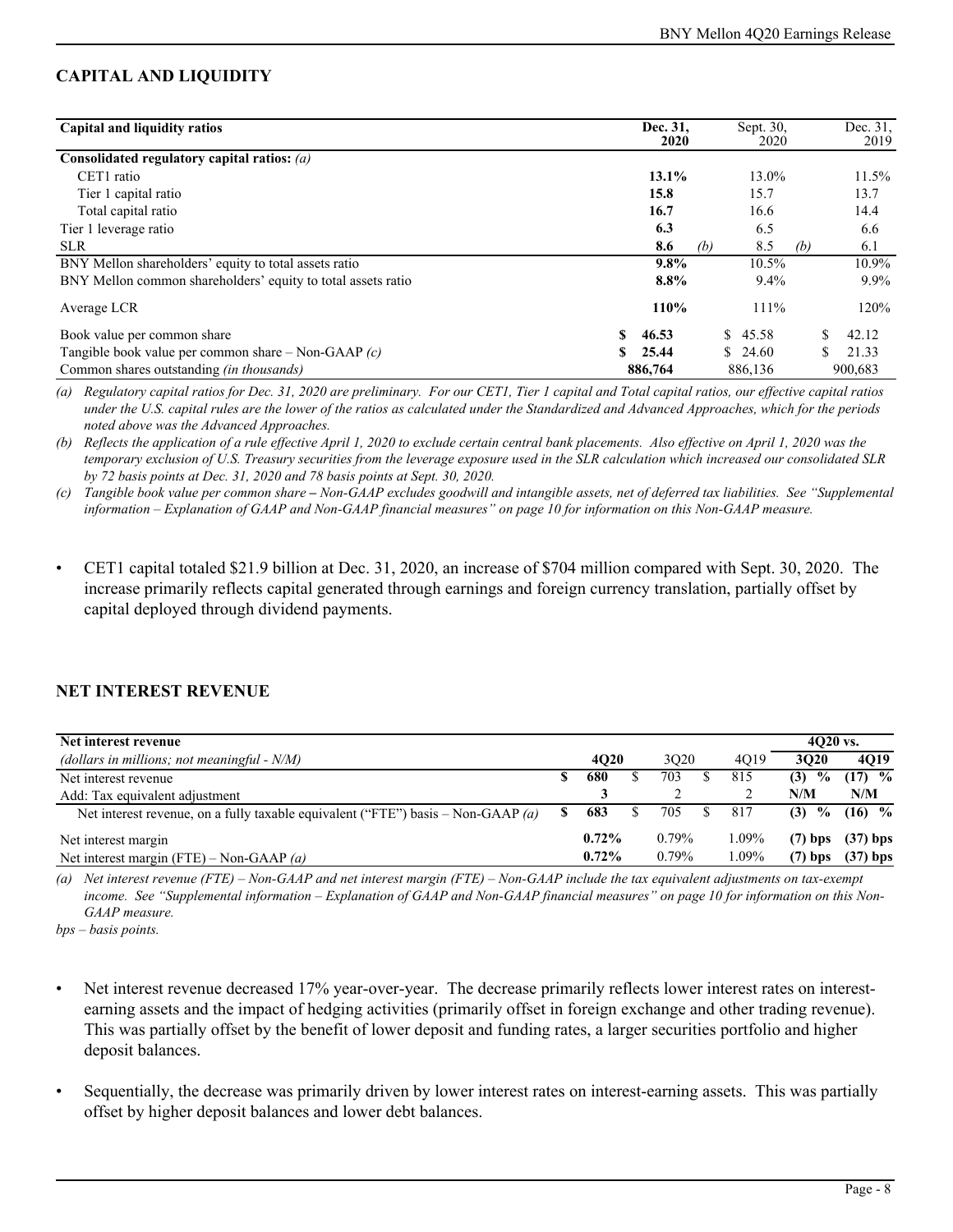# **THE BANK OF NEW YORK MELLON CORPORATION Condensed Consolidated Income Statement**

|                                                                                     | Quarter ended |            |                 |                 |    | Year-to-date |              |  |  |  |
|-------------------------------------------------------------------------------------|---------------|------------|-----------------|-----------------|----|--------------|--------------|--|--|--|
|                                                                                     |               | Dec. 31,   | Sept. 30,       | Dec. 31,        |    | Dec. 31,     | Dec. 31,     |  |  |  |
| (in millions)                                                                       |               | 2020       | 2020            | 2019            |    | 2020         | 2019         |  |  |  |
| Fee and other revenue                                                               |               |            |                 |                 |    |              |              |  |  |  |
| Investment services fees:                                                           |               |            |                 |                 |    |              |              |  |  |  |
| Asset servicing fees                                                                | S             | $1,138$ \$ | $1,168$ \$      | 1,148           | \$ | $4,638$ \$   | 4,563        |  |  |  |
| Clearing services fees                                                              |               | 418        | 397             | 421             |    | 1,716        | 1,648        |  |  |  |
| Issuer services fees                                                                |               | 257        | 295             | 264             |    | 1,092        | 1,130        |  |  |  |
| Treasury services fees                                                              |               | 156        | 152             | 147             |    | 601          | 559          |  |  |  |
| Total investment services fees                                                      |               | 1,969      | 2,012           | 1,980           |    | 8,047        | 7,900        |  |  |  |
| Investment management and performance fees                                          |               | 884        | 835             | 883             |    | 3,367        | 3,389        |  |  |  |
| Foreign exchange and other trading revenue                                          |               | 167        | 137             | 168             |    | 789          | 654          |  |  |  |
| Financing-related fees                                                              |               | 46         | 49              | 46              |    | 212          | 196          |  |  |  |
| Distribution and servicing                                                          |               | 28         | 29              | 34              |    | 115          | 129          |  |  |  |
| Investment and other income                                                         |               | 22         | 46              | 860             |    | 184          | 968          |  |  |  |
| Total fee revenue                                                                   |               | 3,116      | 3,108           | 3,971           |    | 12,714       | 13,236       |  |  |  |
| Net securities gains (losses)                                                       |               | 6          | 9               | (25)            |    | 33           | (18)         |  |  |  |
| Total fee and other revenue                                                         |               | 3,122      | 3,117           | 3,946           |    | 12,747       | 13,218       |  |  |  |
| Operations of consolidated investment management funds                              |               |            |                 |                 |    |              |              |  |  |  |
| Investment income                                                                   |               | 42         | 27              | 17              |    | 85           | 57           |  |  |  |
| Interest of investment management fund note holders                                 |               | 1          |                 |                 |    | 1            | $\mathbf{1}$ |  |  |  |
| Income from consolidated investment management funds                                |               | 41         | $\overline{27}$ | $\overline{17}$ |    | 84           | 56           |  |  |  |
| Net interest revenue                                                                |               |            |                 |                 |    |              |              |  |  |  |
| Interest revenue                                                                    |               | 776        | 820             | 1,721           |    | 4,109        | 7,548        |  |  |  |
| Interest expense                                                                    |               | 96         | 117             | 906             |    | 1,132        | 4,360        |  |  |  |
| Net interest revenue                                                                |               | 680        | 703             | 815             |    | 2,977        | 3,188        |  |  |  |
| Total revenue                                                                       |               | 3,843      | 3,847           | 4,778           |    | 15,808       | 16,462       |  |  |  |
| <b>Provision for credit losses</b>                                                  |               | 15         | 9               | (8)             |    | 336          | (25)         |  |  |  |
| Noninterest expense                                                                 |               |            |                 |                 |    |              |              |  |  |  |
| Staff                                                                               |               | 1,554      | 1,466           | 1,639           |    | 5,966        | 6,063        |  |  |  |
| Professional, legal and other purchased services                                    |               | 381        | 355             | 367             |    | 1,403        | 1,345        |  |  |  |
| Software and equipment                                                              |               | 359        | 340             | 326             |    | 1,370        | 1,222        |  |  |  |
| Net occupancy                                                                       |               | 173        | 136             | 151             |    | 581          | 564          |  |  |  |
| Sub-custodian and clearing                                                          |               | 116        | 119             | 119             |    | 460          | 450          |  |  |  |
| Distribution and servicing                                                          |               | 75         | 85              | 92              |    | 336          | 374          |  |  |  |
| Bank assessment charges                                                             |               | 24         | 30              | 32              |    | 124          | 125          |  |  |  |
| Business development                                                                |               | 26         | 17              | 65              |    | 105          | 213          |  |  |  |
| Amortization of intangible assets                                                   |               | 26         | 26              | 28              |    | 104          | 117          |  |  |  |
| Other                                                                               |               | 191        | 107             | 145             |    | 555          | 427          |  |  |  |
| Total noninterest expense                                                           |               | 2,925      | 2,681           | 2,964           |    | 11,004       | 10,900       |  |  |  |
| Income                                                                              |               |            |                 |                 |    |              |              |  |  |  |
| Income before income taxes                                                          |               | 903        | 1,157           | 1,822           |    | 4,468        | 5,587        |  |  |  |
| Provision for income taxes                                                          |               | 148        | 213             | 373             |    | 842          | 1,120        |  |  |  |
| Net income                                                                          |               | 755        | 944             | 1,449           |    | 3,626        | 4,467        |  |  |  |
| Net (income) attributable to noncontrolling interests related to consolidated       |               |            |                 |                 |    |              |              |  |  |  |
| investment management funds                                                         |               | (5)        | (7)             | (9)             |    | (9)          | (26)         |  |  |  |
| Net income applicable to shareholders of The Bank of New York Mellon<br>Corporation |               | 750        | 937             | 1,440           |    | 3,617        | 4,441        |  |  |  |
| Preferred stock dividends                                                           |               | (48)       | (61)            | (49)            |    | (194)        |              |  |  |  |
| Net income applicable to common shareholders of The Bank of New York                |               |            |                 |                 |    |              | (169)        |  |  |  |
| <b>Mellon Corporation</b>                                                           | \$            | 702S       | 876 \$          | 1,391           | S  | $3,423$ \$   | 4,272        |  |  |  |

| Earnings per share applicable to the common shareholders of The Bank of |          | Ouarter ended | Year-to-date |          |          |      |
|-------------------------------------------------------------------------|----------|---------------|--------------|----------|----------|------|
| <b>New York Mellon Corporation</b>                                      | Dec. 31, | Sept. 30.     | Dec. 31.     | Dec. 31, | Dec. 31, |      |
| (in dollars)                                                            | 2020     | 2020          | 2019         | 2020     |          | 2019 |
| Basic                                                                   | 0.79     | 0.98 \$       |              | 3.84     |          | 4.53 |
| Diluted                                                                 | 0.79     | 0.98S         |              | 3.83     |          | 4.51 |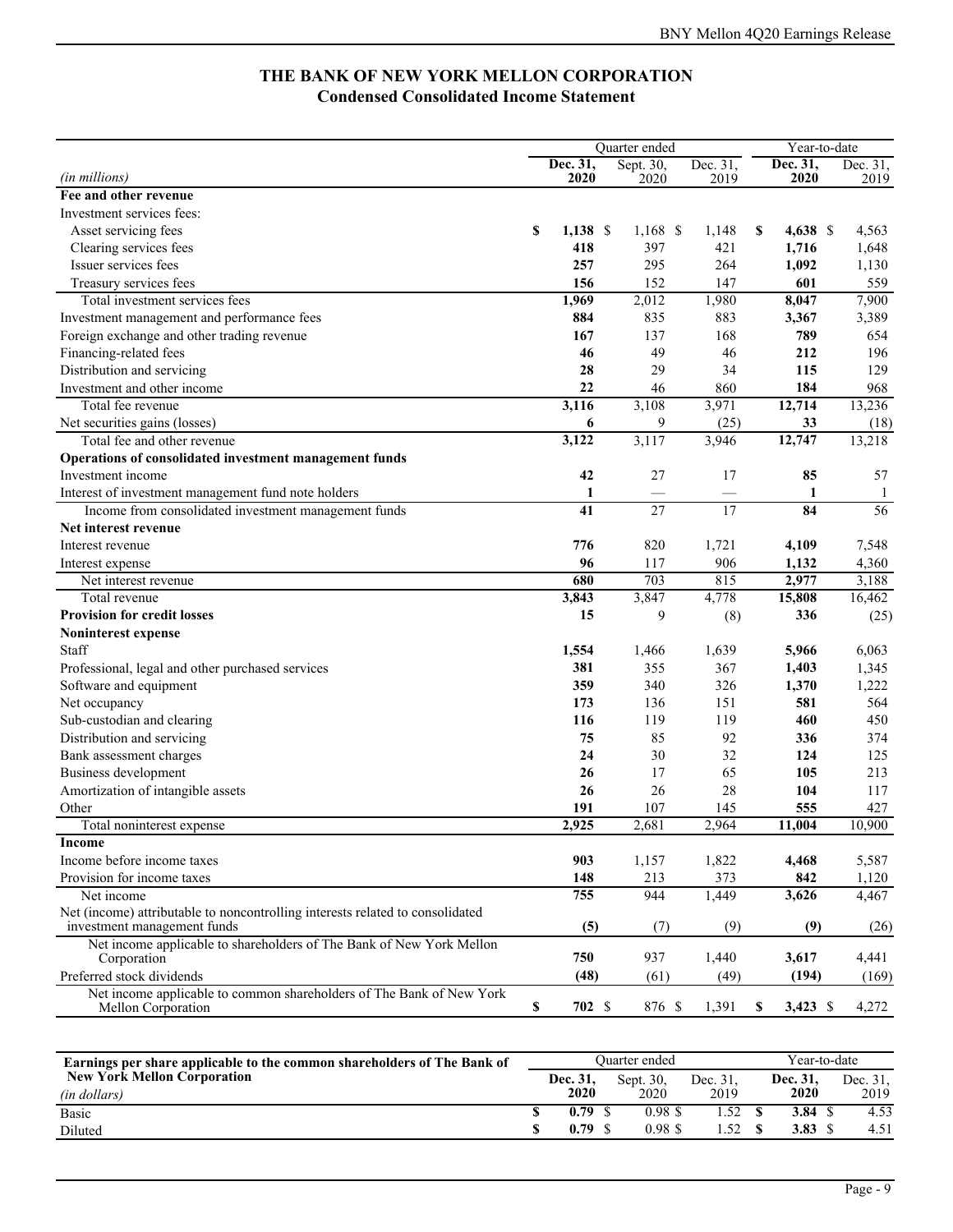# **SUPPLEMENTAL INFORMATION – EXPLANATION OF GAAP AND NON-GAAP FINANCIAL MEASURES**

BNY Mellon has included in this Earnings Release certain Non-GAAP financial measures on a tangible basis as a supplement to GAAP information, which exclude goodwill and intangible assets, net of deferred tax liabilities. We believe that the return on tangible common equity is additional useful information for investors because it presents a measure of those assets that can generate income, and the tangible book value per common share is additional useful information because it presents the level of tangible assets in relation to shares of common stock outstanding.

Net interest revenue, on a fully taxable equivalent ("FTE") basis – Non-GAAP and net interest margin (FTE) – Non-GAAP and other FTE measures include the tax equivalent adjustments on tax-exempt income which allows for the comparison of amounts arising from both taxable and tax-exempt sources and is consistent with industry practice. The adjustment to an FTE basis has no impact on net income.

BNY Mellon has also included the adjusted pre-tax operating margin – Non-GAAP, which is the pre-tax operating margin for the Investment and Wealth Management business net of distribution and servicing expense that was passed to third parties who distribute or service our managed funds. We believe that this measure is useful when evaluating the performance of the Investment and Wealth Management business relative to industry competitors.

For the reconciliations of these Non-GAAP measures, see "Supplemental Information – Explanation of GAAP and Non-GAAP Financial Measures" in the Financial Supplement available at www.bnymellon.com.

BNY Mellon has presented revenue measures excluding notable items, including the gain on the sale of an equity investment, a lease-related impairment, losses on business sales and investment securities losses related to the sale of certain securities. Expense measures, excluding notable items, including severance, litigation, a net reduction of reserves for tax-related exposure of certain investment management funds and real estate charges are also presented. Litigation expense represents accruals for loss contingencies that are both probable and reasonably estimable, but exclude standard business-related legal fees. Income before tax measures, excluding the notable items mentioned above are provided. In addition, operating leverage, operating margins and diluted earnings per share, excluding the notable items impacting revenue, expense and income tax items mentioned above are adjusted to permit investors to view the financial measures on a basis consistent with how management views the businesses.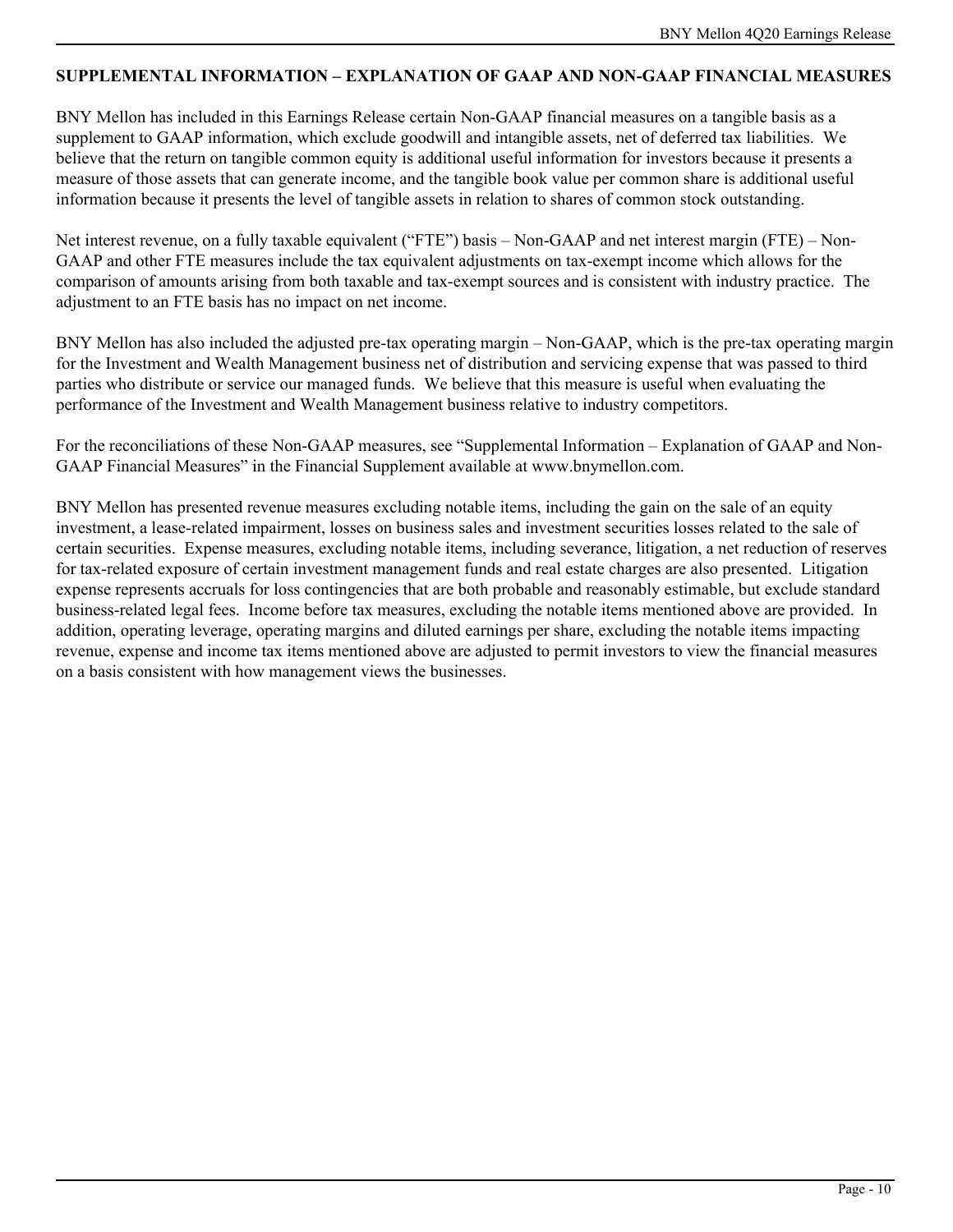| Reconciliations of Non-GAAP measures, excluding notable items                                                 |                         |                       |              |                          | 4Q20 vs.    |
|---------------------------------------------------------------------------------------------------------------|-------------------------|-----------------------|--------------|--------------------------|-------------|
| (in millions, except per share amounts)                                                                       |                         | 4Q20                  |              | 4Q19                     | 4Q19        |
| Fee revenue – GAAP                                                                                            | $\overline{\mathbf{s}}$ | 3,116                 | $\mathbb{S}$ | 3,971                    | $(22)\%$    |
| Impact of notable items $(a)$                                                                                 |                         | (61)                  |              | 815                      |             |
| Fee revenue - Non-GAAP                                                                                        | S                       | 3,177                 | $\mathbb{S}$ | 3,156                    | $1\%$       |
| Net securities gains (losses) – GAAP                                                                          | \$                      | 6                     | \$           | (25)                     | N/M         |
| Impact of notable items $(a)$                                                                                 |                         |                       |              | (25)                     |             |
| Net securities gains - Non-GAAP                                                                               | $\mathbf S$             | 6                     | \$           | $\overline{\phantom{0}}$ | N/M         |
| Total revenue – GAAP                                                                                          | \$                      | 3,843                 | \$           | 4,778                    | $(20)\%$    |
| Impact of notable items $(a)$                                                                                 |                         | (61)                  |              | 790                      |             |
| Total revenue - Non-GAAP                                                                                      |                         | $\overline{\$}$ 3,904 |              | $\overline{\$}$ 3,988    | $(2)\%$     |
| Noninterest expense – GAAP                                                                                    | S                       | 2,925                 | S.           | 2,964                    | (1)%        |
| Impact of notable items $(a)$                                                                                 |                         | 165                   |              | 186                      |             |
| Noninterest expense - Non-GAAP                                                                                | \$                      | 2,760                 |              | \$2,778                  | (1)%        |
| Income before income taxes - GAAP                                                                             | S                       | 903                   | \$           | 1,822                    | (50)%       |
| Impact of notable items $(a)$                                                                                 |                         | (226)                 |              | 604                      |             |
| Income before income taxes - Non-GAAP                                                                         | \$                      | 1,129                 | $\mathbb{S}$ | 1,218                    | (7)%        |
| Provision for income taxes - GAAP                                                                             | S                       | 148                   | \$           | 373                      | (60)%       |
| Impact of notable items $(a)$                                                                                 |                         | (67)                  |              | 144                      |             |
| Provision for income taxes - Non-GAAP                                                                         | $\mathbf S$             | 215                   | \$           | 229                      | $(6)\%$     |
| Net income – GAAP                                                                                             | \$                      | 755                   | \$           | 1,449                    | (48)%       |
| Impact of notable items $(a)$                                                                                 |                         | (159)                 |              | 460                      |             |
| Net income – Non-GAAP                                                                                         | $\overline{\mathbf{s}}$ | 914                   | \$           | 989                      | $(8)\%$     |
| Net income applicable to common shareholders of The Bank of New York Mellon Corporation - GAAP                | \$                      | 702                   | \$           | 1,391                    | (50)%       |
| Impact of notable items $(a)$                                                                                 |                         | (159)                 |              | 460                      |             |
| Net income applicable to common shareholders of The Bank of New York Mellon Corporation - Non-<br><b>GAAP</b> | \$                      | 861                   | \$           | 931                      | $(8)\%$     |
| Diluted earnings per common share - GAAP                                                                      | S                       | 0.79                  | \$           | 1.52                     | (48)%       |
| Impact of notable items $(a)$                                                                                 |                         | (0.18)                |              | 0.50                     |             |
| Diluted earnings per common share - Non-GAAP                                                                  | \$                      | 0.96                  | $(b)$ \$     | 1.01                     | (5)%<br>(b) |

*(a) Notable items in 4Q20 include litigation expense, severance, losses on business sales (reflected in fee revenue) and real estate charges. Notable items in 4Q19 include a gain on sale of an equity investment, severance, net securities losses and litigation expense.* 

*(b) Does not foot due to rounding.*

| Pre-tax operating margin reconciliation                         |             |    |          |
|-----------------------------------------------------------------|-------------|----|----------|
| (dollars in millions)                                           | <b>4020</b> |    | 4Q19     |
| Income before income taxes – GAAP<br>\$                         | 903         | S. | 1,822    |
| Impact of notable items $(a)$                                   | (226)       |    | 604      |
| Income before income taxes – Non-GAAP                           | \$1,129     | S. | 1,218    |
|                                                                 |             |    |          |
| Total revenue – GAAP                                            | \$3,843     |    | \$ 4,778 |
| Impact of notable items $(a)$                                   | (61)        |    | 790      |
| Total revenue – Non-GAAP                                        | \$3,904     |    | \$3.988  |
|                                                                 |             |    |          |
| Pre-tax operating margin – GAAP $(b)$                           | 24%         |    | 38%      |
| Pre-tax operating margin, net of notable items – Non-GAAP $(b)$ | 29%         |    | 31%      |

*(a) Notable items in 4Q20 include litigation expense, severance, losses on business sales and real estate charges. Notable items in 4Q19 include a gain on sale of an equity investment, severance, net securities losses and litigation expense.* 

*(b) Income before income taxes divided by total revenue.*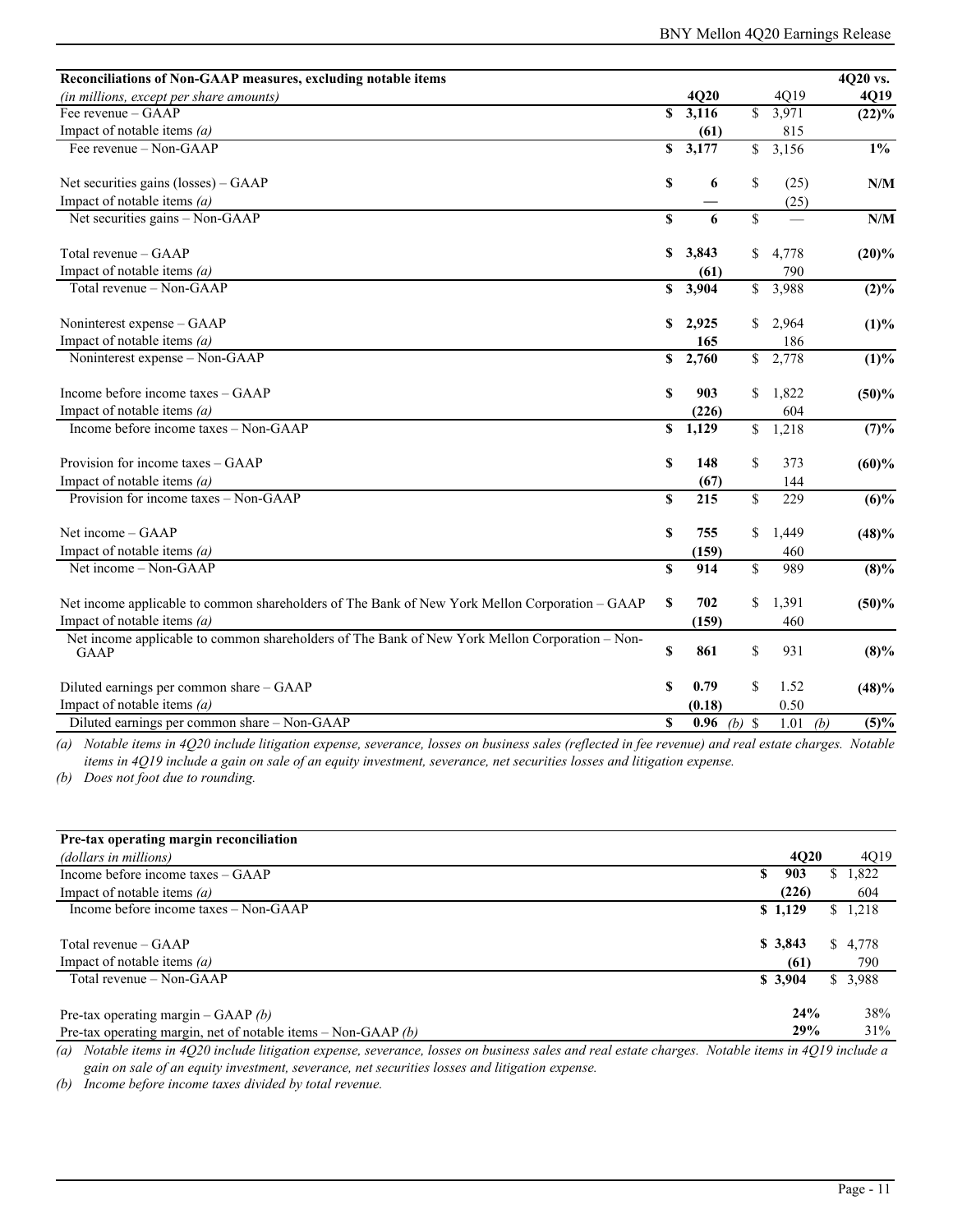| Reconciliations of Non-GAAP measures, excluding notable items                                      |    |                                                   |        | 2020 vs. |
|----------------------------------------------------------------------------------------------------|----|---------------------------------------------------|--------|----------|
| (in millions, except per share amounts)                                                            |    | 2020                                              | 2019   | 2019     |
| Fee revenue – GAAP                                                                                 |    | $\overline{\text{S} \quad 12,714} \quad \text{S}$ | 13,236 | (4)%     |
| Impact of notable items $(a)$                                                                      |    | (61)                                              | 815    |          |
| Fee revenue $-$ Non-GAAP                                                                           |    | \$12,775 \$12,421                                 |        | 3%       |
| Net securities gains (losses) - GAAP                                                               | \$ | 33S                                               | (18)   | N/M      |
| Impact of notable items $(a)$                                                                      |    |                                                   | (25)   |          |
| Net securities gains - Non-GAAP                                                                    | \$ | 33S                                               | 7      | N/M      |
| Net interest revenue - GAAP                                                                        | \$ | 2,977 \$                                          | 3,188  | (7)%     |
| Impact of notable items $(a)$                                                                      |    |                                                   | (70)   |          |
| Net interest revenue - Non-GAAP                                                                    | \$ | 2,977 \$                                          | 3,258  | (9)%     |
| Total revenue - GAAP                                                                               | S  | 15,808 \$ 16,462                                  |        | (4)%     |
| Impact of notable items $(a)$                                                                      |    | (61)                                              | 720    |          |
| Total revenue – Non-GAAP                                                                           |    | \$15,869 \$15,742                                 |        | $1\%$    |
| Noninterest expense - GAAP                                                                         | \$ | 11,004 \$ 10,900                                  |        | $1\%$    |
| Impact of notable items $(a)$                                                                      |    | 165                                               | 113    |          |
| Noninterest expense - Non-GAAP                                                                     | S. | $10,839$ \$                                       | 10,787 | $-$ %    |
| Income before income taxes – GAAP                                                                  | S  | $4,468$ \$                                        | 5,587  | $(20)\%$ |
| Impact of notable items $(a)$                                                                      |    | (226)                                             | 607    |          |
| Income before income taxes – Non-GAAP                                                              | \$ | 4,694 \$                                          | 4,980  | (6)%     |
| Provision for income taxes - GAAP                                                                  | \$ | 842 \$                                            | 1,120  | (25)%    |
| Impact of notable items $(a)$                                                                      |    | (67)                                              | 140    |          |
| Provision for income taxes - Non-GAAP                                                              | \$ | 909 \$                                            | 980    | (7)%     |
| Net income – GAAP                                                                                  | \$ | $3,626$ \$                                        | 4,467  | (19)%    |
| Impact of notable items $(a)$                                                                      |    | (159)                                             | 467    |          |
| Net income – Non-GAAP                                                                              | S  | $3,785$ \$                                        | 4,000  | $(5)\%$  |
| Net income applicable to common shareholders of The Bank of New York Mellon Corporation - GAAP     | \$ | $3,423$ \$                                        | 4,272  | $(20)\%$ |
| Impact of notable items $(a)$                                                                      |    | (159)                                             | 467    |          |
| Net income applicable to common shareholders of The Bank of New York Mellon Corporation - Non-GAAP | S  | 3,582 \$                                          | 3,805  | (6)%     |
| Diluted earnings per common share - GAAP                                                           | \$ | 3.83 $$$                                          | 4.51   | (15)%    |
| Impact of notable items $(a)$                                                                      |    | (0.18)                                            | 0.49   |          |
| Diluted earnings per common share - Non-GAAP                                                       | \$ | 4.01 <sub>5</sub>                                 | 4.02   | $-$ %    |

*(a) Notable items in 2020 include litigation expense, severance, losses on business sales (reflected in fee revenue) and real estate charges recorded in 4Q20. Notable items in 2019 include a gain on sale of an equity investment, severance, net securities losses, litigation expense recorded in 4Q19 and a lease-related impairment and a net reduction of reserves for tax-related exposure of certain investment management funds both recorded in 3Q19.*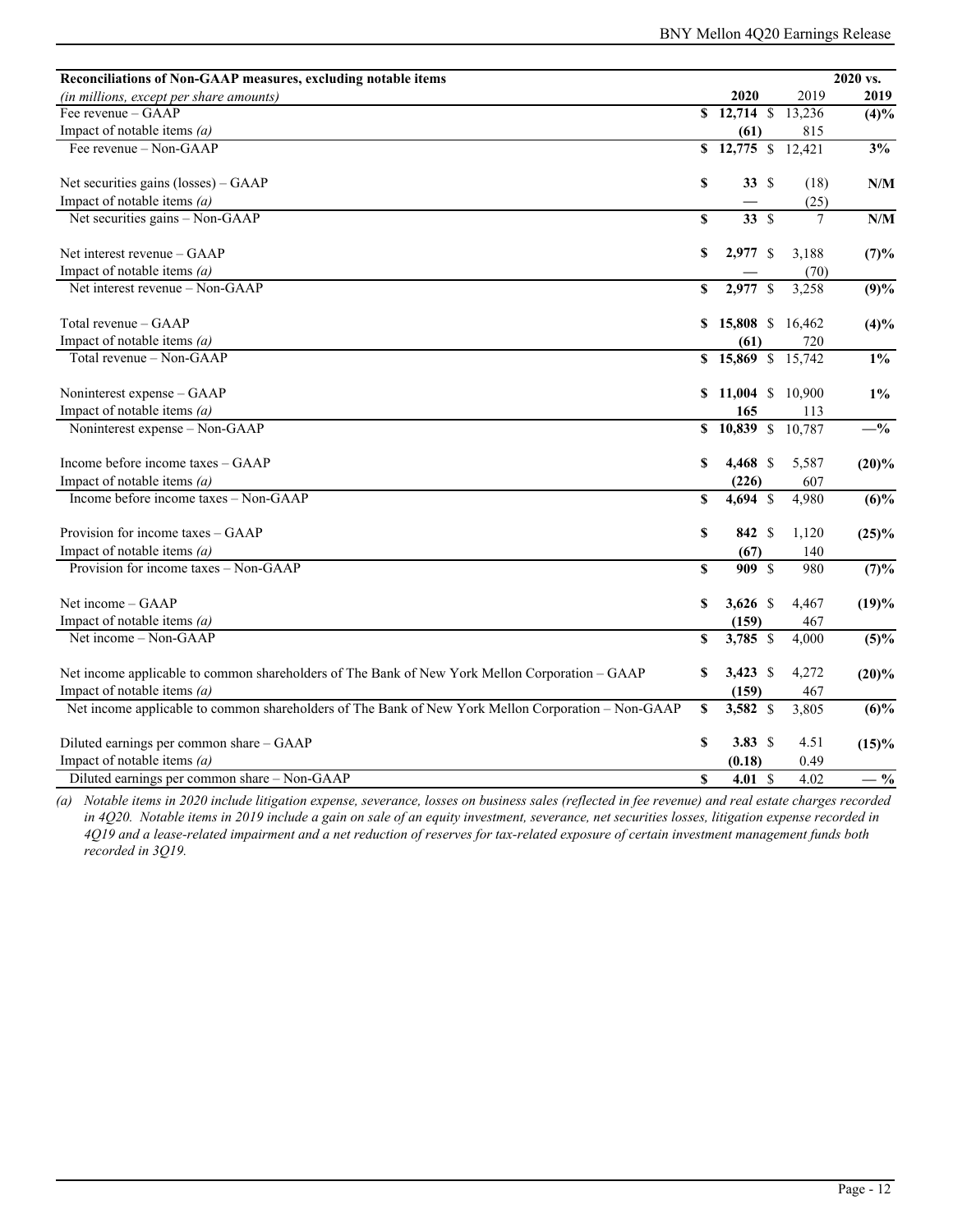| Pre-tax operating margin reconciliation                         |          |             |
|-----------------------------------------------------------------|----------|-------------|
| (dollars in millions)                                           | 2020     | 2019        |
| Income before income taxes – GAAP                               | \$4,468  | 5,587<br>S. |
| Impact of notable items $(a)$                                   | (226)    | 607         |
| Income before income taxes – Non-GAAP                           | \$4,694  | \$4,980     |
|                                                                 |          |             |
| Total revenue – GAAP                                            | \$15,808 | \$16,462    |
| Impact of notable items $(a)$                                   | (61)     | 720         |
| Total revenue – Non-GAAP                                        | \$15,869 | \$15,742    |
|                                                                 |          |             |
| Pre-tax operating margin – GAAP $(b)$                           | 28%      | 34%         |
| Pre-tax operating margin, net of notable items – Non-GAAP $(b)$ | 30%      | 32%         |

*(a) Notable items in 2020 include litigation expense, severance, losses on business sales and real estate charges recorded in 4Q20. Notable items in 2019 include a gain on sale of an equity investment, severance, net securities losses, litigation expense recorded in 4Q19 and a lease-related impairment and a net reduction of reserves for tax-related exposure of certain investment management funds both recorded in 3Q19.* 

*(b) Income before income taxes divided by total revenue.*

| Reconciliations of Non-GAAP measures, excluding notable items - by business<br>segment |    |            |                     | 4020 vs. |       |         |
|----------------------------------------------------------------------------------------|----|------------|---------------------|----------|-------|---------|
| (in millions)                                                                          |    | 4Q20       | 3Q20                | 4Q19     | 3020  | 4Q19    |
| <b>Investment Services</b>                                                             |    |            |                     |          |       |         |
| Noninterest expense – GAAP                                                             | S  | $2,174$ \$ | $2,020 \text{ }$ \$ | 2,179    | 8%    | $-$ %   |
| Impact of notable items $(a)$                                                          |    | 107        |                     | 119      |       |         |
| Noninterest expense – Non-GAAP                                                         | S  | 2,067      | $2,020$ \$          | 2.060    | 2%    | $-$ %   |
|                                                                                        |    |            |                     |          |       |         |
| <b>Investment and Wealth Management</b>                                                |    |            |                     |          |       |         |
| Noninterest expense – GAAP                                                             | S  | 687        | 661<br>- \$         | 731      | 4%    | $(6)\%$ |
| Impact of notable items $(a)$                                                          |    | 11         |                     | 16       |       |         |
| Noninterest expense – Non-GAAP                                                         | \$ | 676 \$     | 661                 | 715      | $2\%$ | $(5)\%$ |

*(a) Notable items in 4Q20 and 4Q19 include severance for both business segments. Notable items in 4Q20 and 4Q19 also include litigation expenses in the Investment Services business segment.*

| Reconciliations of Non-GAAP measures, excluding notable items - by line of<br><b>business</b> |   |             |        |      | $4020$ vs. |       |
|-----------------------------------------------------------------------------------------------|---|-------------|--------|------|------------|-------|
| (in millions)                                                                                 |   | <b>4020</b> | 3020   | 4019 | 3020       | 4Q19  |
| <b>Wealth Management</b>                                                                      |   |             |        |      |            |       |
| Total revenue - GAAP                                                                          | S | 276 \$      | 277 \$ | 279  | $-$ %      | (1)%  |
| Impact of notable items $(a)$                                                                 |   | (5)         |        |      |            |       |
| Total revenue - Non-GAAP                                                                      |   | 281         | 277    | 279  | 1%         | $1\%$ |

*(a) Notable items in 4Q20 includes a loss on business sale.* 

# **CAUTIONARY STATEMENT**

A number of statements (i) in this Earnings Release, (ii) in our Financial Supplement, (iii) in our presentations and (iv) in the responses to questions on our conference call discussing our quarterly results and other public events may contain "forward-looking statements" within the meaning of the Private Securities Litigation Reform Act of 1995, including statements about our capital plans, strategic priorities, financial goals, organic growth, performance, organizational quality and efficiency, investments, including in technology and product development, resiliency, capabilities, revenue, net interest revenue, money market fee waivers, fees, expenses, cost discipline, sustainable growth, company management, deposits, interest rates and yield curves, securities portfolio, taxes, business opportunities, divestments, volatility, preliminary business metrics and regulatory capital ratios and statements regarding our aspirations, as well as our overall plans, strategies, goals, objectives, expectations, outlooks, estimates, intentions, targets, opportunities, focus and initiatives, including the potential effects of the coronavirus pandemic on any of the foregoing. These statements may be expressed in a variety of ways, including the use of future or present tense language. Words such as "estimate," "forecast," "project," "anticipate," "likely," "target," "expect," "intend," "continue," "seek," "believe," "plan," "goal,"